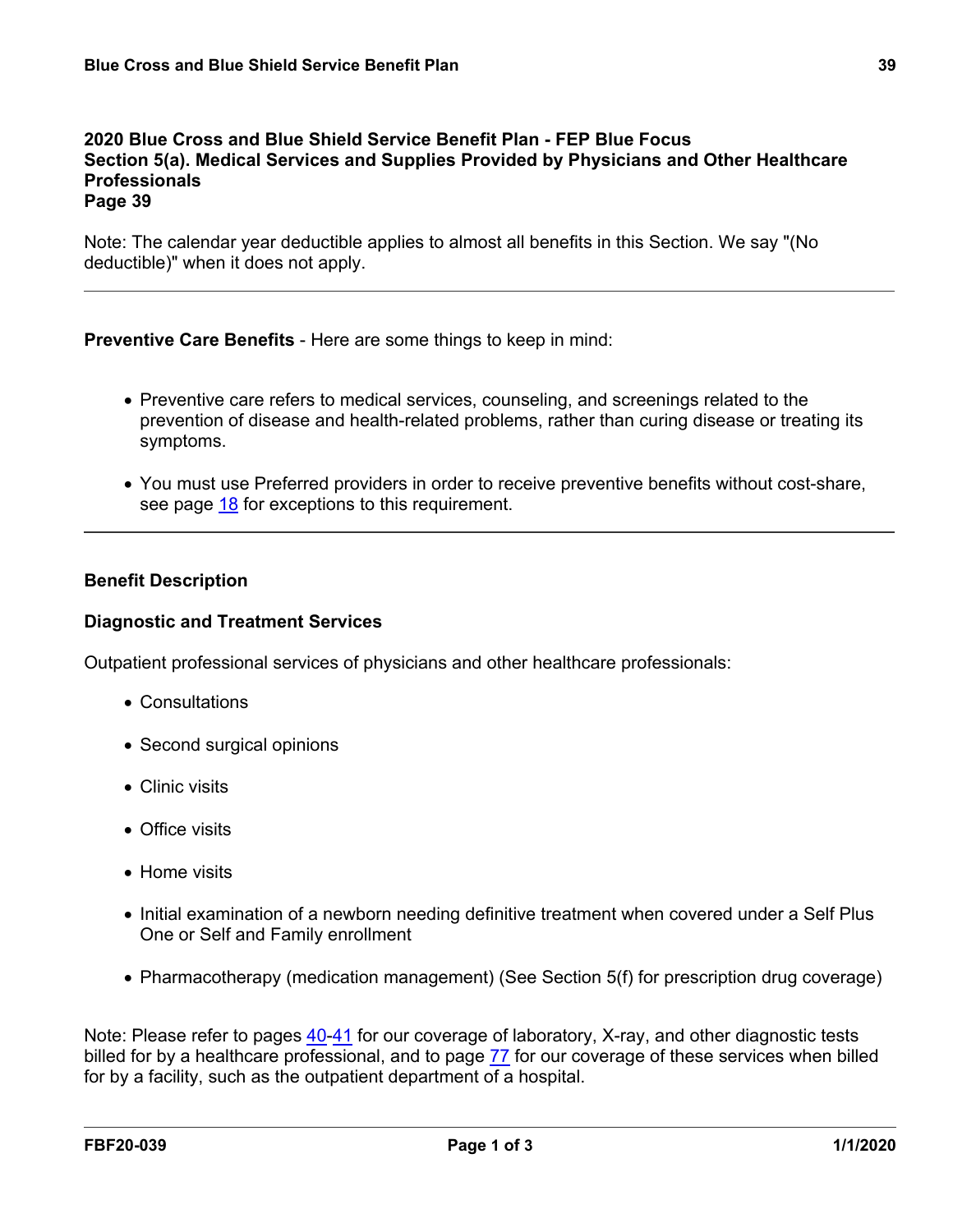## **Blue Cross and Blue Shield Service Benefit Plan 39**

## **You Pay**

Preferred provider: \$10 copayment (no deductible) per visit up to a combined total of 10 visits per calendar year (benefits combined with visits in Section 5(e) page [88\)](a8376318-ebd6-421f-be63-acf8c88376a1_1194d6e7-35b3-4914-973f-66116ecb4e4b.html?v=32493)

Preferred provider, visits after the  $10<sup>th</sup>$  visit: 30% of the Plan allowance

Non-preferred (Participating/Non-participating): You pay all charges

Note: You pay 30% of the Plan allowance for agents, drugs, and/or supplies administered or obtained in connection with your care. (See page [131](a8376318-ebd6-421f-be63-acf8c88376a1_72e6c30c-6a5c-424e-8279-d0f0c4162dd3.html?v=32493) for more information about "agents.")

### **Benefit Description**

Telehealth professional services for:

- Minor acute conditions (see page [134](a8376318-ebd6-421f-be63-acf8c88376a1_8f8ea3a8-9776-4edf-9dd6-55e6a3feb6b8.html?v=32493) for definition)
- Dermatology care (see [138](a8376318-ebd6-421f-be63-acf8c88376a1_a564d797-63ec-4d5d-a140-ce76968e3022.html?v=32493) for definition)

Note: Refer to Section 5(h), *Wellness and Other Special Features*, for information on telehealth services and how to access a provider.

#### **You Pay**

Preferred Telehealth Provider: Nothing (no deductible) for the first 2 visits per calendar year for any covered telehealth service (benefits are combined with telehealth services listed in Section 5(e) page [88\)](a8376318-ebd6-421f-be63-acf8c88376a1_1194d6e7-35b3-4914-973f-66116ecb4e4b.html?v=32493)

\$10 copayment per visit (no deductible) after the 2<sup>nd</sup> visit

Non-preferred (Participating/Non-participating): You pay all charges

#### **Benefit Description**

Inpatient professional services:

- During a covered hospital stay
- Services for nonsurgical procedures when ordered, provided, and billed by a physician during a covered inpatient hospital admission
- Medical care by the attending physician (the physician who is primarily responsible for your care when you are hospitalized) on days we pay hospital benefits

Note: A consulting physician employed by the hospital is not the attending physician.

Consultations when requested by the attending physician